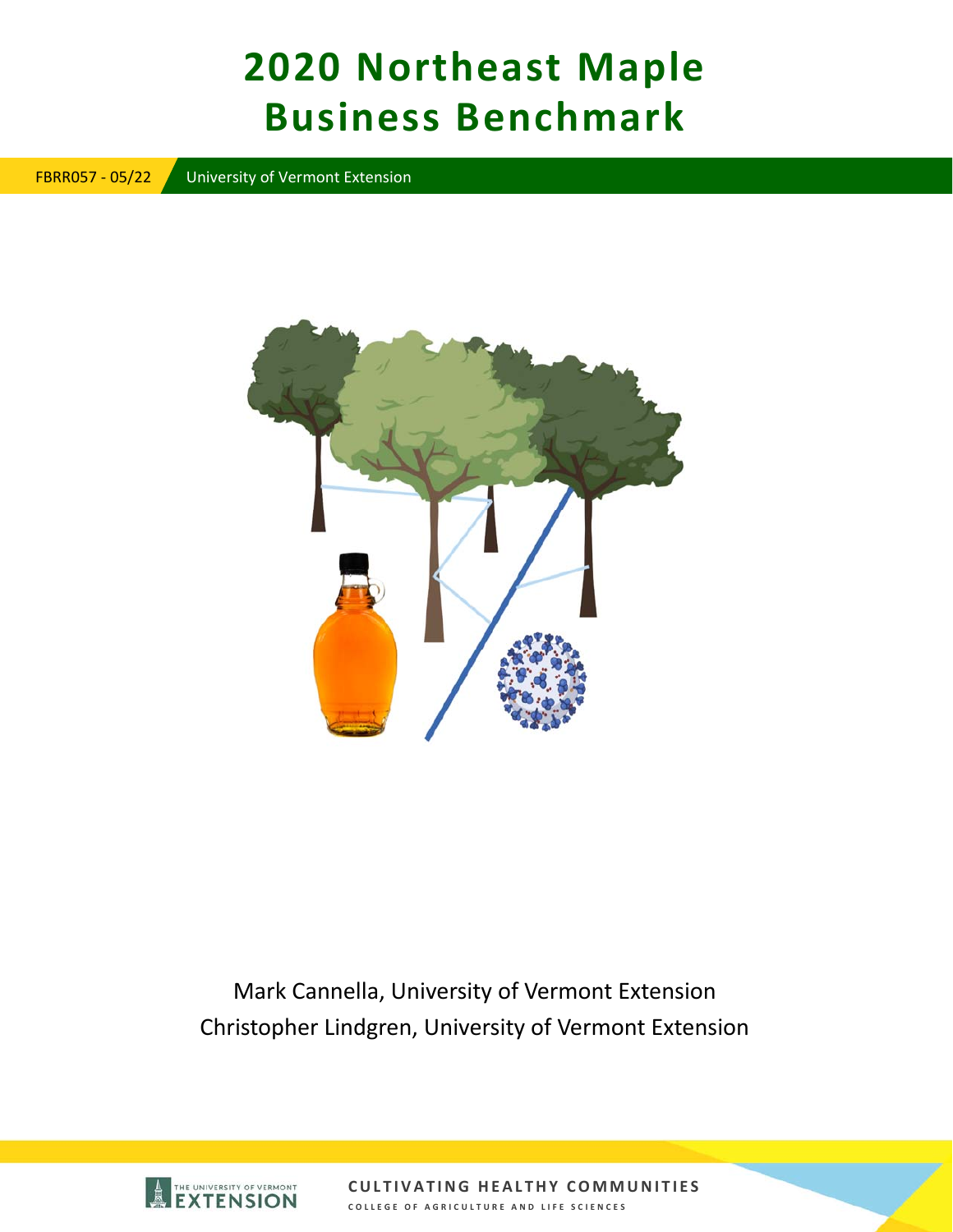# *Acknowledgements*

*Special thanks to the maple syrup and sap producers that have shared their financial records and their expertise to support this project. By opening their private records to this project they are supporting hundreds of new and exisƟng producers each year.* 

*This project would not be possible without the following business advisers: Mike Ghia (VT),*  Glenn Rogers (Milwest Consulting, VT), Ethan Robertson (Farm Credit East, ME), Seth Wilner *(University of New Hampshire Extension) and Mike Sciabarrasi (UNH Extension) .* 

#### **Contents**

#### **Learn More About the Northeast Maple Benchmark Project**

For more information about participating in the NE Maple Benchmark go to the UVM Extension Agricultural Business website: https://www.uvm.edu/extension/agriculture/agriculture\_business\_management

> For previous Maple Benchmark reports please visit the resource library at: www.maplemanager.org

Funding the Northeast Maple Benchmark was made possible by the U.S. Department of Agriculture's (USDA) Agricultural Marketing Service through grant AM190100XXXXG071. Its contents are solely the responsibility of the authors and do not necessarily represent the official views of the USDA.

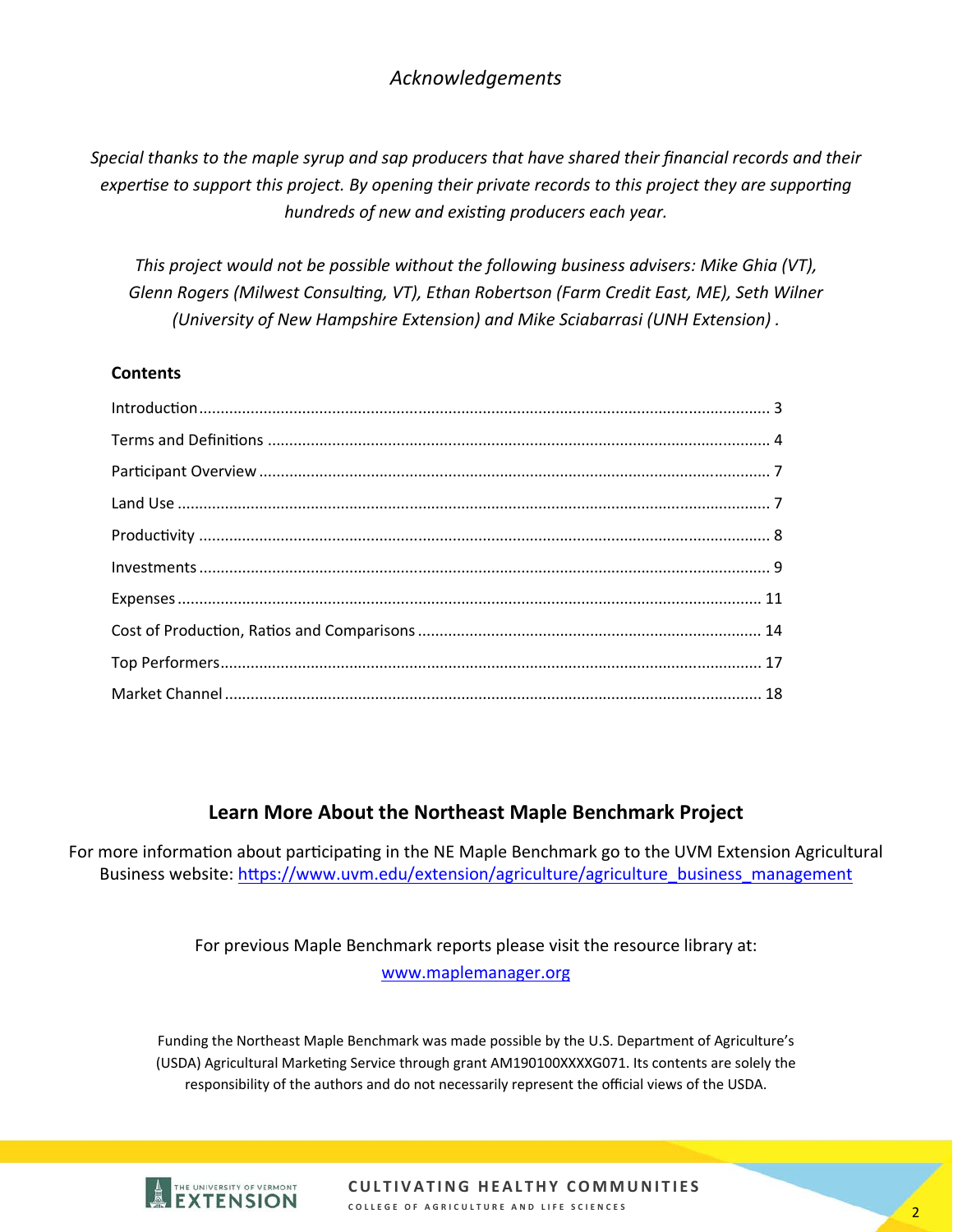# **IntroducƟon**

The 2020 production season began just as the Covid-19 pandemic was emerging across the United States. For many, the onset of sap flows in March 2020 offered the routine activity of getting into the woods and sugarhouses by themselves or with family despite the major disruptions impacting community life. For others businesses with larger workforces, however, those early weeks of sap production presented a need for new processes and uncertainty in order to successfully collect sap and process syrup. It was not an easy time for many producers. Most states quickly enacted "essential industry" provisions that enabled agricultural and forestry operations to remain active assuming their workers were healthy and willing to report to work. Lingering policy and regulatory issues facing maple producers presented themselves as well. The overlapping and sometimes conflicting definitions of maple enterprises between agricultural, forestry and commercial food processing complicated quick decisions about emergency loans, paycheck protection programs and USDA direct payment eligibility.

As the harvest season began many direct marketing companies and agri-tourism destinations felt the disruption immediately. Numerous farmer's markets and other food events to promote and sell maple products were cancelled. Tourist traffic was halted and the traditional maple open house weekends and festivals were unable to occur. Thankfully by summer 2020, many business owners and markets places were able to adapt with rapid shifts to online pre-orders, curbside pick-up and safely spaced markets.

United States maple crop production statistics published by the National Agricultural Statistics Service in 2020 showed a stable to slightly larger than 2019 in most regions. The total U.S. 2020 crop grew to 4,372,000 (~48.7 million pounds), a 4.6% increase from the prior year.

By fall 2020 the United States Department of Agriculture deployed phase 1 and phase 2 of the Corona Virus Food Assistance Program (CFAP). Direct payments were calculated based on the volume and value of sap because USDA programs provide support to the agricultural component of the enterprises (US agricultural policy and the IRS view maple "syrup" as commercial food processing not farming). This 2020 UVM Maple Benchmark report does not list the government payments received as production-based income in order to preserve an undistorted analysis of the maple enterprises without outside income sources.

Many businesses faced short term cash flow challenges but the syrup held in inventory had real value once market channels resumed activity and the inventory was converted to cash. By the end of 2020, the maple industry at large recognized strong market growth predominantly through grocers and retail store sales. The "stay at home", "school from home" and "work at home" era increased people's time for cooking and family meals. The historic cooked breakfast was back and no longer restricted to weekends only. This represented a significant shift from recent years where industry leaders were advocating for alternative maple uses and worked to break the mindset that maple could only be used on pancakes. Domestic syrup demand continued to grow in 2021 with annual growth rate at +20%. This trend does not presume that all maple businesses bounced back from Covid-19 unharmed. It does underscore, for better or worse, the inevitability that marketers and small businesses must always be prepared to adapt to a changing market environment.

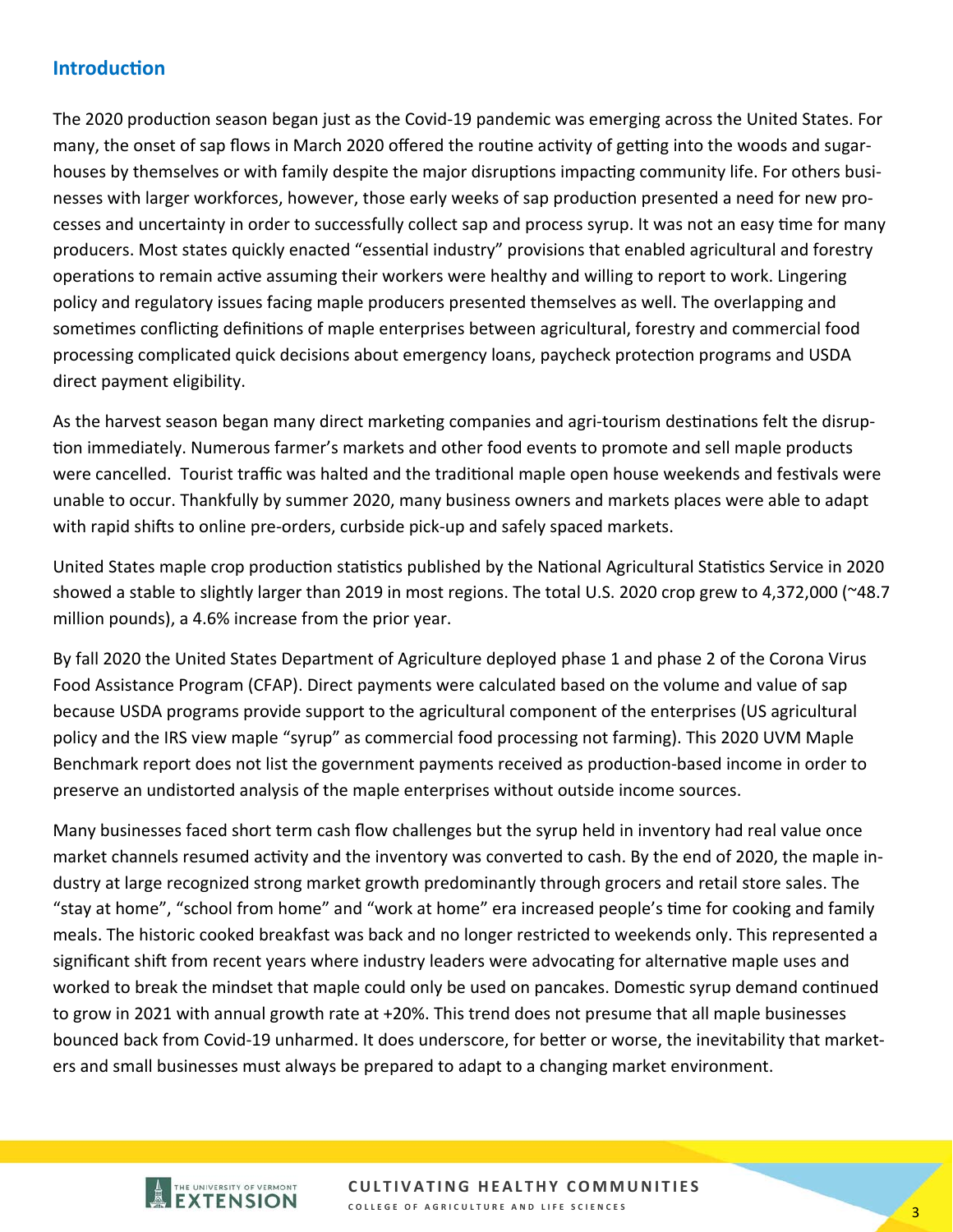The 2020 Northeast Maple Business Benchmark report documents the eight year of financial record analysis for commercial syrup producers. The project includes maple producers in Vermont, Maine, New Hampshire and Massa‐ chusetts. Participants had to generate at least \$100,000 in annual gross sales to be included in the study. Tap counts for this year's participant businesses ranged from 6,500 taps to 60,000 taps.

The 2020 study group is a small sample of the entire Northeast maple industry. The methods for this project and our reported observations, however, can compel maple business managers to think about their particular business situations. Maple managers can use the cost analysis methods presented here to analyze their own business and then assess the changes in their individual performance from year to year.

# **Terms and DefiniƟons**

**Cost of Production (COP)**: Calculated by adding annual variable operating costs, fixed costs, accrued expenses, depreciation and value of unpaid labor. Certain fixed expenses, capital assets and depreciation have been prorated to reflect the allocation of this expense to the "maple enterprise" versus other business activities. Depreciation cost is obtained by dividing the purchase price of capital assets by an average life span. No consideration is given to depreciation taken for tax purposes or estimated salvage values in this report.

The "cost of production" section of this report includes three different cost of production calculations. All cost of production calculations exclude any payments made towards real estate ownership. The "full economic cost of production" includes both owner draws and any residual unpaid owner labor and management. Unpaid labor is valued at \$22.00 per hour.

- COP from OperaƟons: Includes variable costs, fixed costs (excluding loans), capital expenses and owner compensaƟon.
- COP with Depreciation: Includes COP from Operations and depreciation. It does not include owner draws or unpaid labor/management.
- Full Economic COP: Includes COP with Depreciation, owner draws and the value of unpaid labor/ management.

**Bulk Producers:** These producers sell 90% or more of their gross sales to bulk buyers.

**Intermediate Assets:** Equipment, machinery and improvements that have a useful life of more than a one year. Long term real estate assets were not included in this analysis.

**Investment (Asset @ Cost):** Investment refers to the cash value for the purchase of intermediate assets in use by the business. Participants reported the cash cost at the time of purchase. In some cases, a Fair Market Value estimate was used to value assets and/or calculate depreciation when cost basis records were not available.

**Long Term Assets:** Long term assets include buildings and improvements with a lifespan greater than 20 years. Real estate values were not included in this project (nor was cash payments or debt service related to real estate).

**Median:** The mid‐point of a range of data with an equal number of data points below and above the median.

**Net Returns to Real Estate:** Accrual adjusted income, less operating expenses, less depreciation, less value of owner unpaid labor. Principal and interest on real estate payments are not included.

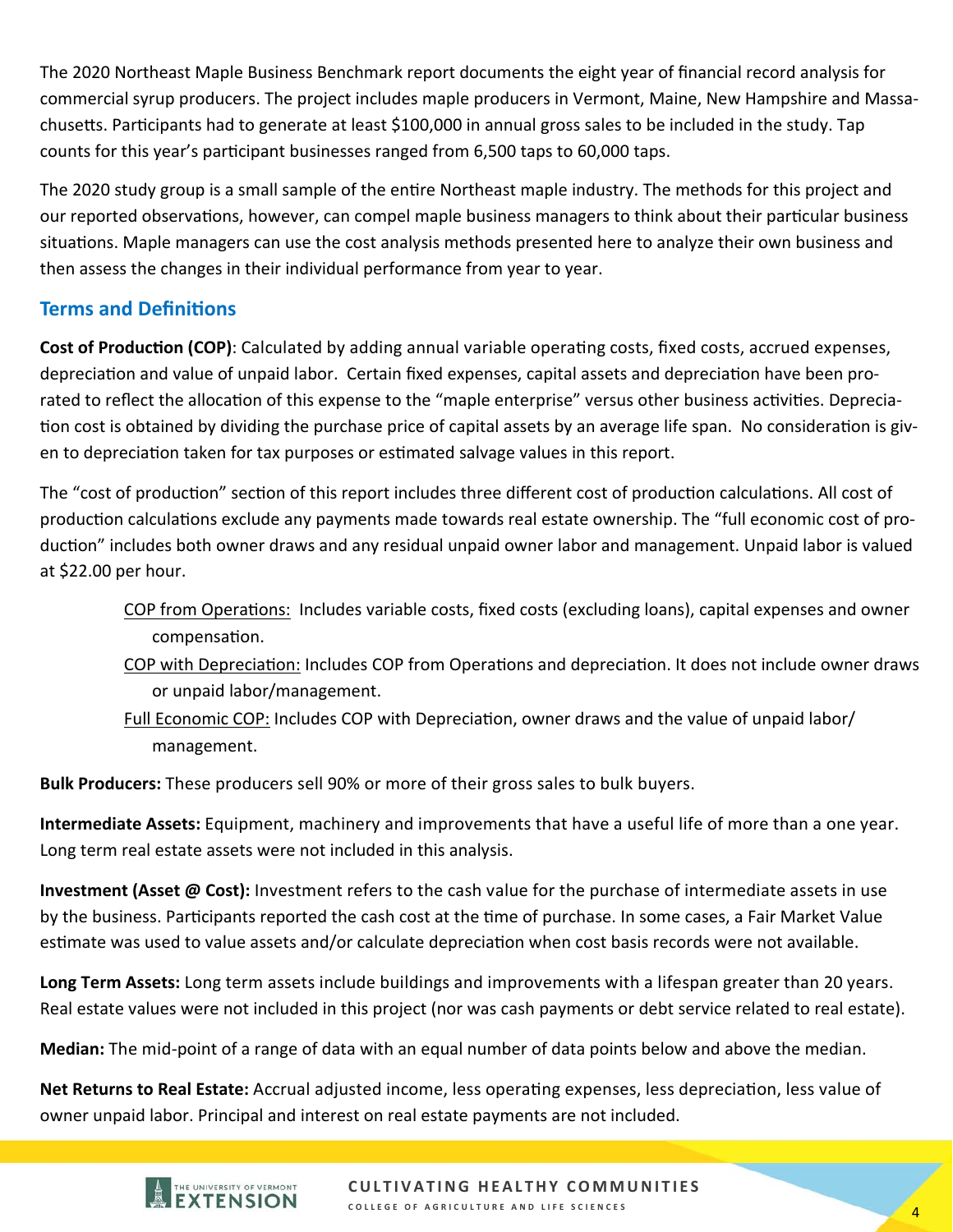Production-Based Income: Sales, plus inventory adjustments, plus accounts payable/receivable adjustments at the end of the year. Inventory valuations were based on expected sale prices given the product form (package size) at the end of the year. Inventory of bulk syrup intended for re‐packing to retail was valued at bulk prices. Retail packaged inventory was valued at conservative retail prices and/or discounted.

**Sales:** Cash receipts received from January 1st – December 31<sup>st</sup>. For certain indicators "production based income" replaces sales.

**Top Profit Group:** This is the group of producers that demonstrated a Return on Assets that is equal to or above the group average. Return on Assets is calculated as "net farm income ÷ intermediate assets."

**Unpaid Owner Labor:** Owners estimated the number of hours contributed to essential operating activities for the following categories: sugar bush, sugarhouse time, packing/canning, sales, marketing, distribution and office time. Each hour was valued at \$22 per hour.

**Variable and Fixed Costs:** These are the costs associated with annual operation of the business. These operating expenses include interest payment associated with debt service but not the principal portion. The following "capital activity" items are not included in our variable or fixed cost categories: principal portion of debt payments (cash expenses), capital expenses (cash expenses), depreciation (non-cash) and value of unpaid labor (non ‐cash).

**Wholesale/Retail:** Producers that sell less than 90% of total sales to bulk buyers. Other sales channels include a mix of business to business and direct sales to customers.

# **Participant Overview**

Thirteen producers completed financial analysis for the 2020 calendar year.

#### **Tap Number**

- 5,000 ‐ 8,499 taps: 2 producers
- 8,500 ‐ 14,999 taps: 3 producers
- 15,000 taps and over: 8 producers

#### **Fuel**

- 9 producers use oil
- 4 producers use wood, wood chips or wood pellets

#### **Market Channels**

- 7 producers are categorized as "Bulk" (90% or more of sales from Bulk Sales)
- 6 producers are categorized as "Retail/Wholesale" mix
- This group benchmark includes a mix of certified organic producers on non-organic producers

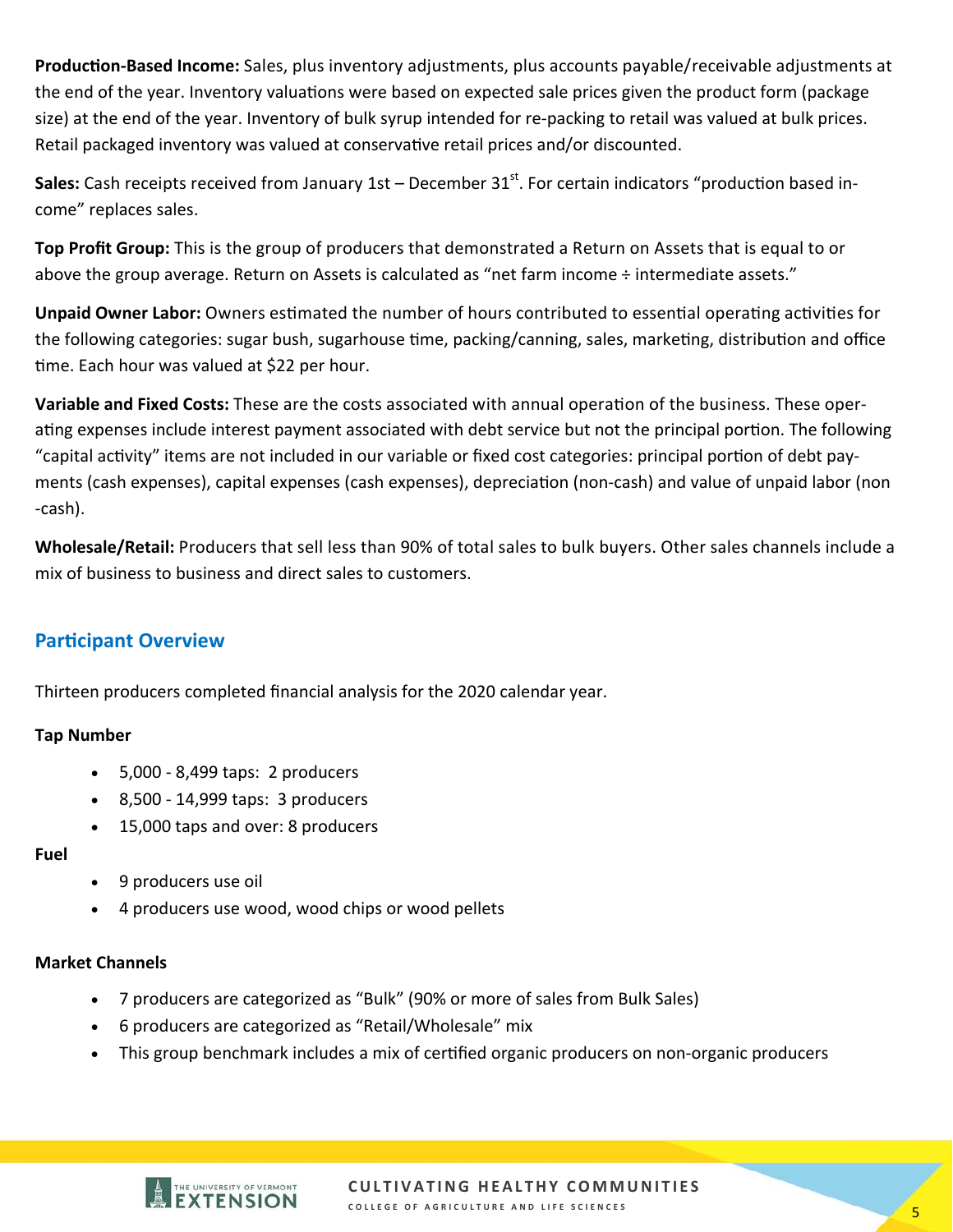# **Land Use**

*Table 1: Financial Measures Per Acre* 

|                                                 | Range   |         |         |               |
|-------------------------------------------------|---------|---------|---------|---------------|
|                                                 | Low     | High    | Average | <b>Median</b> |
| <b>Taps Per Acre</b>                            | 45      | 69      | 57      | 56            |
| <b>Gallons Syrup Per Acre</b>                   | 16      | 52      | 32      | 32            |
| <b>Pounds of Syrup Per Acre</b>                 | 178     | 579     | 351     | 356           |
|                                                 |         |         |         |               |
| <b>Production Based Income Per Acre (Gross)</b> | \$476   | \$1,966 | \$1,010 | \$920         |
| <b>Net Returns Per Acre</b>                     | $-5331$ | \$280   | \$11    | \$1           |

## **Productivity**

The tables below demonstrate the productivity averages for a small group of UVM Benchmark participants. The participants included in the UVM group do change from year to year. USDA National Agricultural Statistics Service reported the following average yield for key states in 2020: VT produced is 0.361 gallons of syrup per tap (~4.02 pounds), Maine produced 0.299 gallons of syrup per tap (~3.33 pounds) and New Hampshire produced 0.291 gallons per tap (3.24 pounds per tap). $<sup>1</sup>$ </sup>

*Table 2: ProducƟvity Per Tap ‐ 2020* 

|                             | Range |        |         |               |
|-----------------------------|-------|--------|---------|---------------|
|                             | Low   | High   | Average | <b>Median</b> |
| Taps (#)                    | 6,500 | 67,100 | 20,979  | 18,100        |
| <b>Gallons Per Tap</b>      | 0.25  | 0.79   | 0.48    | 0.47          |
| Pounds Per Tap <sup>2</sup> | 2.8   | 8.8    | 5.3     | 5.2           |

*Table 3: Productivity Per Tap from 2014 - 2020, UVM Benchmark Participants* 

|                        | <b>UVM Average</b>                           |      |      |      |      |      |  |
|------------------------|----------------------------------------------|------|------|------|------|------|--|
|                        | 2017<br>2019<br>2014<br>2016<br>2020<br>2015 |      |      |      |      |      |  |
| <b>Gallons Per Tap</b> | 0.38                                         | 0.40 | 0.51 | 0.42 | 0.45 | 0.48 |  |
| <b>Pounds Per</b>      | 4.3                                          | 4.4  | 5.6  | 4.7  | 4.9  | 5.4  |  |

 $3$ The conversion factor of 11.138 lbs. = 1 gallon syrup was used when actual records were not available.



<sup>&</sup>lt;sup>1</sup> USDA NASS Northeastern Region. 2020. "Maple Syrup Report". Available online at: https://www.nass.usda.gov/ Statistics\_by\_State/New\_England\_includes/Publications/Current\_News\_Release/2020/Maple%20Syrup%202020.pdf

<sup>&</sup>lt;sup>2</sup>The conversion factor of 11.138 lbs. = 1 gallon syrup was used when actual records were not available.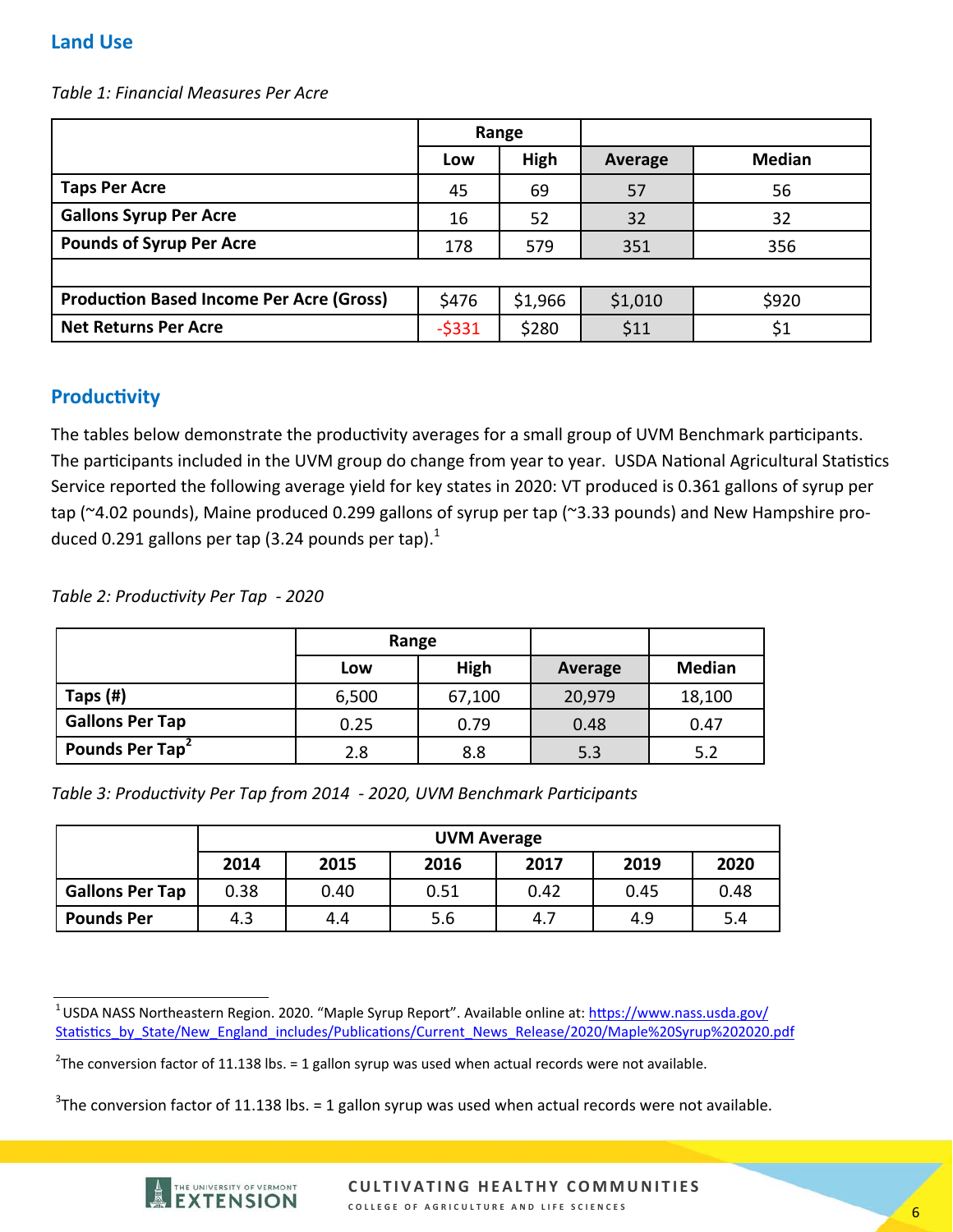Production yield averages are shown in Figure 1 and demonstrate that the participants in this study have higher production yields compared to the national average. The table presents the average of the entire study group, the "above average" group reflects only the producers whose yield is greater than 0.48 gallons (5.3 lbs.) per tap and the "below average" group reflects only the producers whose yield is below 0.48 gallons (5.3 lbs.) per tap.



Figure 1: Production Yields in 2020 (gallons per tap)

## **Investments**

Participating businesses invested an average of \$47 per tap for machinery, equipment, buildings and improvements uƟlized within the maple enterprise. The investment results do not include the capital invest‐ ment in forest land. Due to the complexity of prior property purchases at different points in time, differences in real estate valuation and difference in appreciation factors across regions, the investment tables below only include intermediate asset investment related to the maple production enterprise.

Table 4: Investment Per Tap (cost basis valuation, see definitions)

|                      |      | Range       |         |               |
|----------------------|------|-------------|---------|---------------|
|                      | Low  | <b>High</b> | Average | <b>Median</b> |
| Asset @ Cost Per Tap | \$24 | \$74        | \$47    | \$44          |

#### *Table 5: Investment Per Tap for Tap Size Groups*

|                  |             | Range |         |               |
|------------------|-------------|-------|---------|---------------|
| <b>Taps</b>      | High<br>Low |       | Average | <b>Median</b> |
| $5,000 - 8,499$  | \$27        | \$44  | \$36    | \$36          |
| $8,500 - 14,999$ | \$63        | \$74  | \$68    | \$67          |
| $15,000 +$       | \$24        | \$57  | \$41    | \$40          |

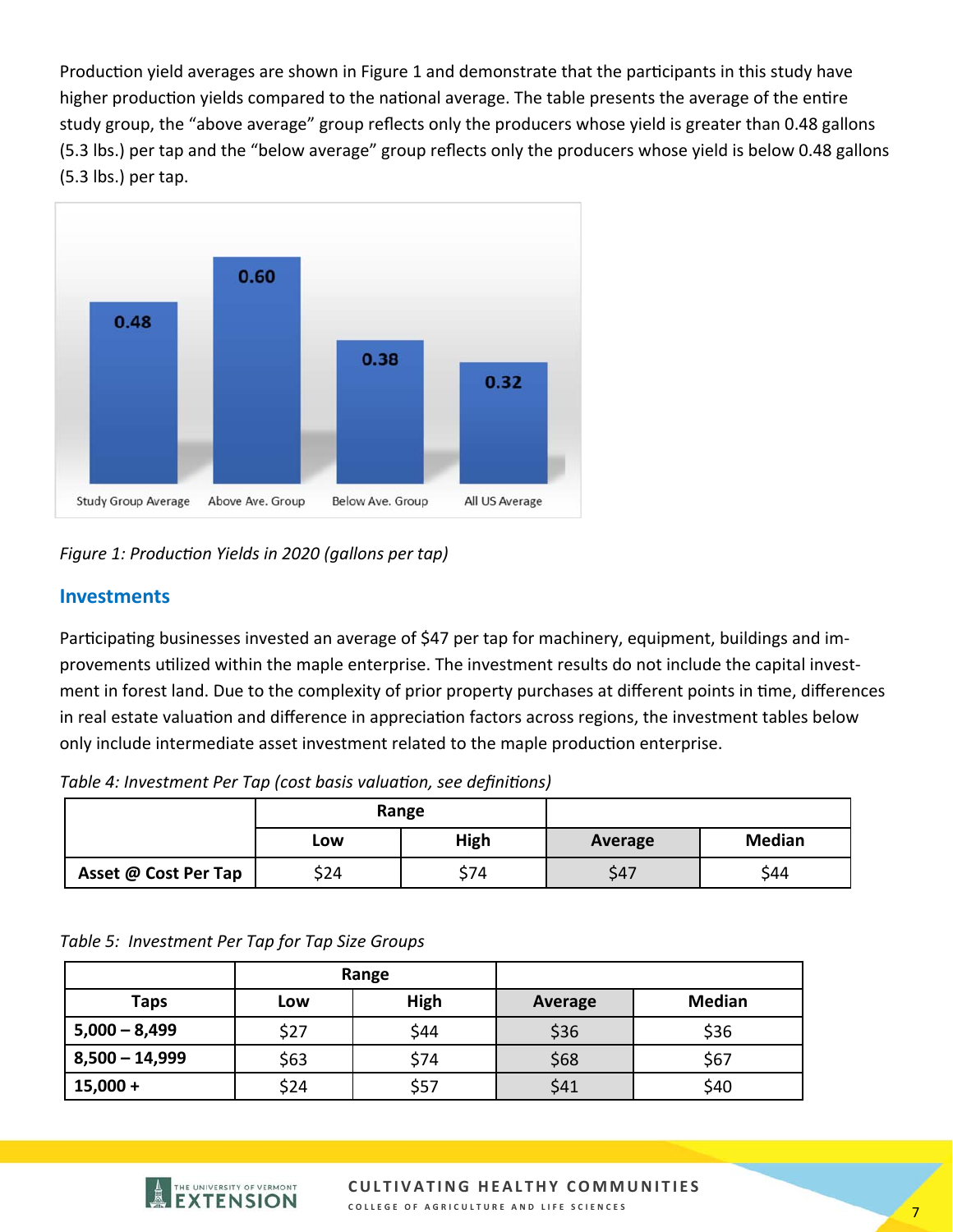

*Figure 2: Investment Level for Three Size Classes (2020), Dollars per tap* 

The average yield for the entire group is 0.48 gallons per tap or 5.3 pounds per tap in 2020. The "Above Average" group in Table 6 includes all participants with over 0.48 gallons per tap. In 2020 the above average yield producers have a higher average investment level compared to the below average yield producers.

*Table 6: Investment Levels Based on Yield* 

|                                      | <b>Average Investment</b> |
|--------------------------------------|---------------------------|
| <b>Above Average Yield Producers</b> | \$56 Per Tap              |
| <b>Below Average Yield Producers</b> | \$39 Per Tap              |

New maple businesses must access significant capital to establish and outfit an enterprise at commercial scale. The following guidance can be used to estimate complete a start-up investment that includes purchasing forested property. Using a tap density of 55 taps per acre the following real estate values can be added to the investment benchmarks reported in Table 5: \$1,000 per acre = \$18 per tap; \$1,500 per acre = \$27 per tap;  $$2,000$  per acre =  $$36$  per tap;  $$2,500$  per acre =  $$45$  per tap and  $$3,000$  per acre =  $$55$  per tap.

Table 7 below provides an estimated benchmark for overall capital needed to establish a 5,000 – 20,000 tap enterprise at various forest land valuations. These calculations do not include working capital needed for labor or operaƟng expenses prior to cash inflows. Owners should factor‐in their individual working capital needs over the first 18 months of operation.

| Taps              | <b>Intermediate</b><br><b>Assets</b> | <b>Full Start-Up</b><br>Per Tap<br>Forest Land \$1,000/A | <b>Full Start-Up</b><br>Per Tap<br>Forest Land \$2,000/A | <b>Full Start-Up</b><br>Per Tap<br>Forest Land \$3,000/A |
|-------------------|--------------------------------------|----------------------------------------------------------|----------------------------------------------------------|----------------------------------------------------------|
| Scenario 1        | \$50                                 | \$68                                                     | \$86                                                     | \$105                                                    |
| <b>Scenario 2</b> | \$60                                 | \$78                                                     | \$96                                                     | \$115                                                    |
| <b>Scenario 3</b> | \$70                                 | \$88                                                     | \$106                                                    | \$125                                                    |

*Table 7: EsƟmated Start‐Up Capital for at Various Real Estate Value*

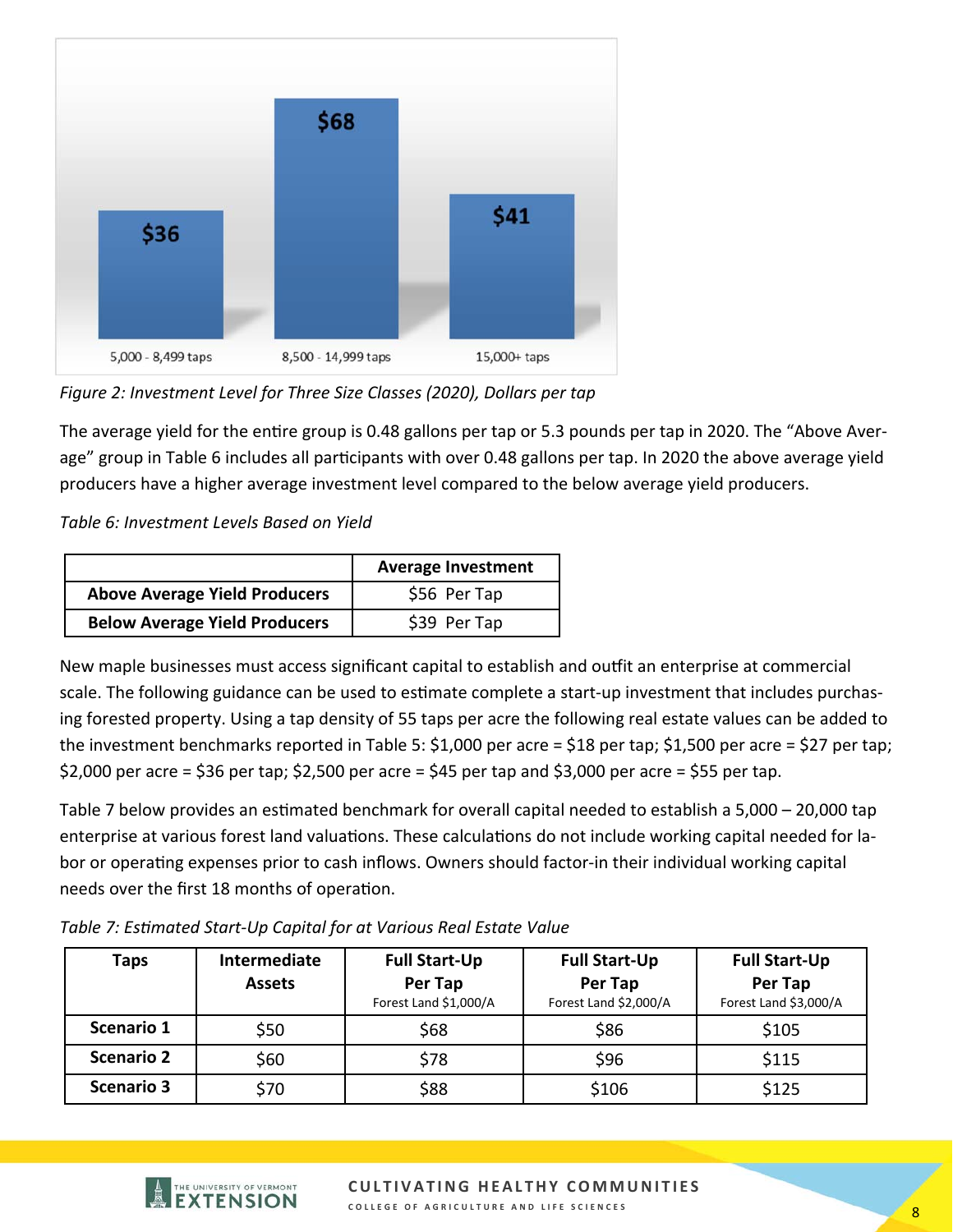## **Expenses**

Tables 8 – Table 12 report a summary of key expenses. This is not a complete list of all the expense categories present in the full cost of production. This section shows a category for "Labor (paid)" and "All Labor (including unpaid labor)" to show the difference between cash based expenses for employees and the full cost of owner labor. The "variable cost total" and the "fixed cost total" do not include the value of unpaid la‐ bor<sup>4</sup>. The results for the full costs of production are provided in Tables 13-15.

#### **DepreciaƟon**

The aging and incremental loss of value to business assets (depreciation) is a significant expense that maple producers must monitor and plan for. For this cost analysis the "tax based" depreciation, as allowed by IRS tax code, is not utilized because this often overstates or accelerates the depreciation expense. For this study business assets are depreciated according to the straight‐line method using purchase price and standard lifespans for each item.

In 2020 depreciation ranged from low of 4% to a high of 36% of production-based income (See Table 11). The average depreciation was 18% of production-based income.

|                                         |        | Range   |                |               |
|-----------------------------------------|--------|---------|----------------|---------------|
|                                         | Low    | High    | <b>Average</b> | <b>Median</b> |
| Fuel (Evaporator Only) <sup>5</sup>     | \$0.48 | \$2.03  | \$0.94         | \$0.87        |
| Labor (Paid)                            | \$0.29 | \$30.32 | \$5.73         | \$1.80        |
| All Labor (including un-<br>paid Labor) | \$0.30 | \$35.42 | \$10.95        | \$7.15        |
| <b>Electric</b>                         | \$0.02 | \$1.20  | \$0.64         | \$0.73        |
| <b>Supplies</b>                         | \$0.74 | \$5.42  | \$2.49         | \$2.60        |
|                                         |        |         |                |               |
| <b>Variable Cost Total</b>              | \$3.17 | \$52.96 | \$15.14        | \$11.51       |
| <b>Fixed Cost Total</b>                 | \$1.70 | \$29.50 | \$8.96         | \$7.51        |
| <b>Depreciation</b>                     | \$1.17 | \$8.87  | \$5.54         | \$5.75        |

*Table 8: Key Expenses: Per Gallon (All Producers)* 

<sup>&</sup>lt;sup>5</sup> Operators using harvested cordwood or chips report no cash expense for fuel, these operations have increased labor or equipment related expenses related to firewood production. Data points for \$0 fuel expense were removed from average or median cost to show a usable metric for those that do manage a direct expense for fuel purchase.



 $4$  If one were to sum variable cost+ fixed cost + depreciation from the tables in this section it will add up to the "Cost of Production with Depreciation" in Table 14 (with minor rounding discrepancies). This COP does not include the value of unpaid labor. See Table 15 for the full economic COP.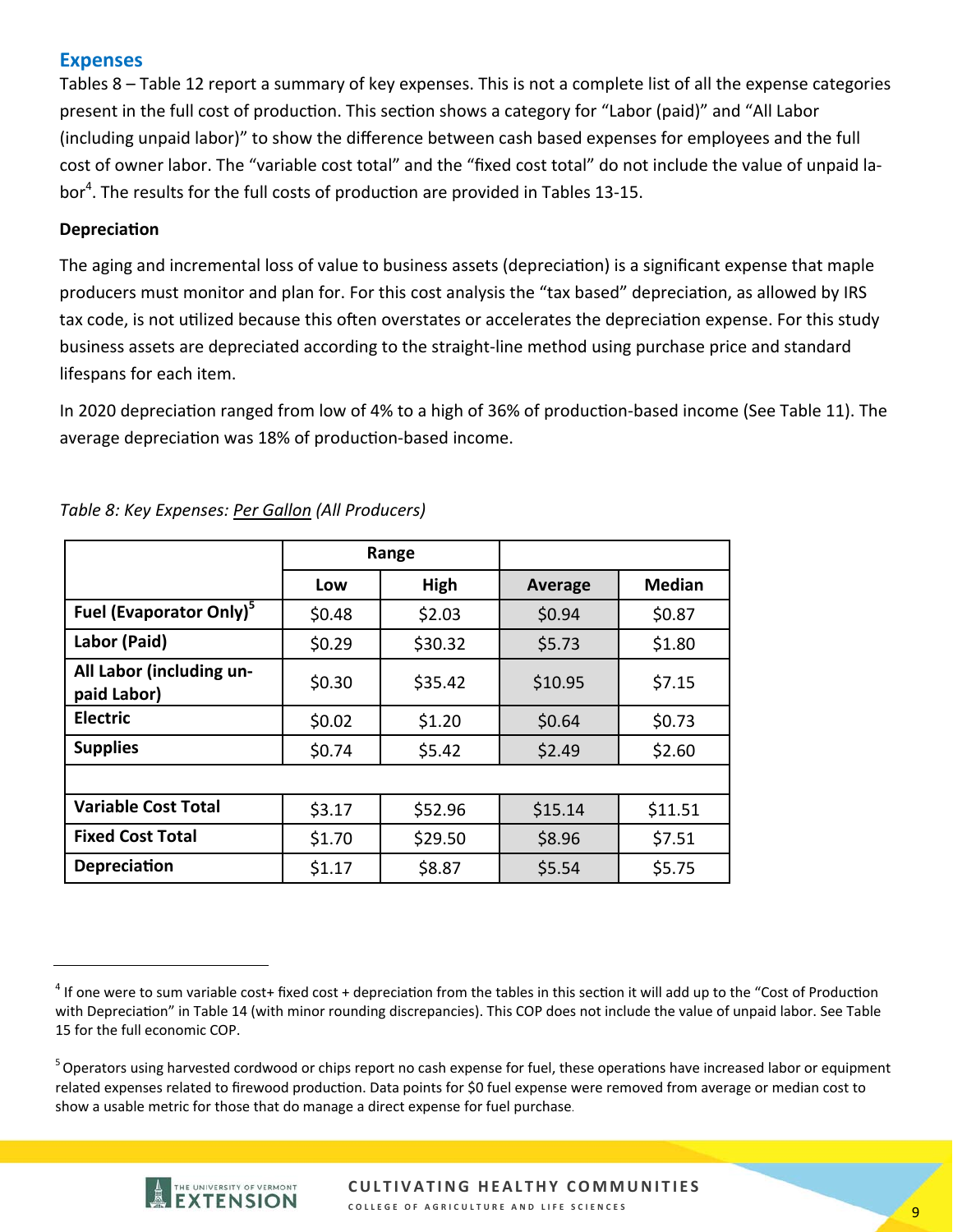#### *Table 9: Key expenses Per Pound (All Producers)*

|                                     | Range  |        |         |               |
|-------------------------------------|--------|--------|---------|---------------|
|                                     | Low    | High   | Average | <b>Median</b> |
| Fuel (Evaporator Only) <sup>6</sup> | \$0.04 | \$0.18 | \$0.08  | \$0.08        |
| Labor (Paid)                        | \$0.03 | \$2.72 | \$0.51  | \$0.16        |
| All Labor (including unpaid Labor)' | \$0.03 | \$3.18 | \$0.98  | \$0.64        |
| <b>Electric</b>                     | \$0.01 | \$0.64 | \$0.11  | \$0.07        |
| <b>Supplies</b>                     | \$0.07 | \$0.49 | \$0.22  | \$0.23        |
|                                     |        |        |         |               |
| <b>Variable Cost Total</b>          | \$0.28 | \$4.75 | \$1.36  | \$1.03        |
| <b>Fixed Cost Total</b>             | \$0.15 | \$2.65 | \$0.81  | \$0.67        |
| <b>Depreciation</b>                 | \$0.10 | \$0.80 | \$0.50  | \$0.52        |

*Table 10: Key Expenses Per Tap (All Producers)* 

|                                            | Range  |         |         |               |
|--------------------------------------------|--------|---------|---------|---------------|
|                                            | Low    | High    | Average | <b>Median</b> |
| <b>Fuel (Evaporator Only)</b> <sup>8</sup> | \$0.25 | \$1.15  | \$0.54  | \$0.46        |
| Labor (Paid)                               | \$0.15 | \$14.15 | \$3.01  | \$0.94        |
| All Labor (including unpaid Labor)         | \$0.24 | \$16.52 | \$5.05  | \$3.78        |
| <b>Electric</b>                            | \$0.01 | \$0.78  | \$0.32  | \$0.34        |
| <b>Supplies</b>                            | \$0.27 | \$3.53  | \$1.42  | \$1.20        |
|                                            |        |         |         |               |
| <b>Variable Cost Total</b>                 | \$1.64 | \$24.71 | \$7.83  | \$7.50        |
| <b>Fixed Cost Total</b>                    | \$0.88 | \$13.76 | \$4.82  | \$3.24        |
| <b>Depreciation</b>                        | \$0.60 | \$6.99  | \$3.03  | \$3.02        |



 $6$  See Footnote #5

Figure 1 Sectroctives in the value of unpaid labor has been calculated based on the number of owner hours worked multiplied by \$22 per hour value. <sup>8</sup> See Footnote #5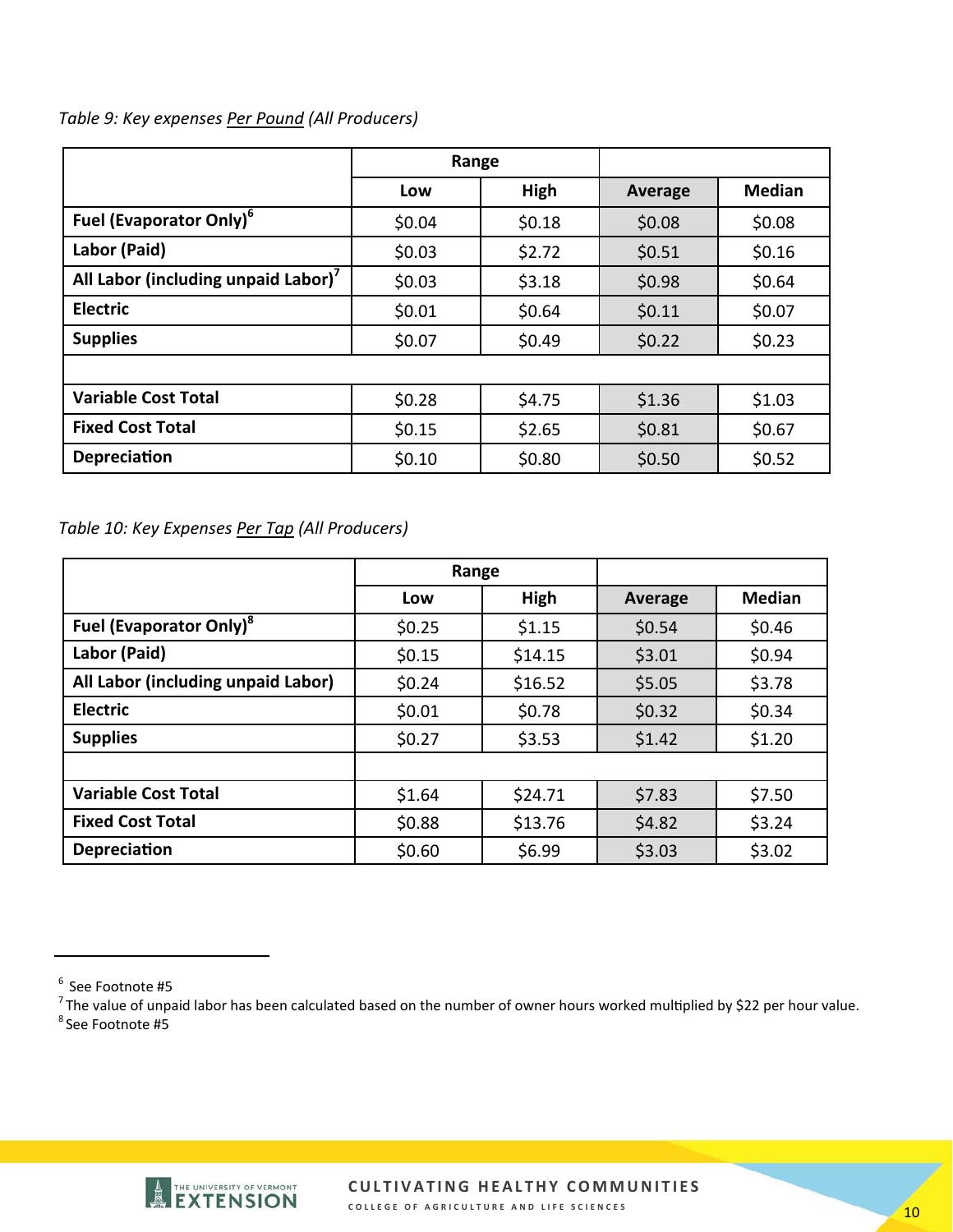|                                    | Range |      |                |               |
|------------------------------------|-------|------|----------------|---------------|
|                                    | Low   | High | <b>Average</b> | <b>Median</b> |
| <b>Fuel (Evaporator Only)</b>      | 1%    | 7%   | 3%             | 2%            |
| Labor (Paid)                       | 1%    | 35%  | 13%            | 7%            |
| All Labor (including unpaid Labor) | 1%    | 61%  | 27%            | 27%           |
| <b>Electric</b>                    | 0%    | 4%   | 2%             | 2%            |
| <b>Supplies</b>                    | 2%    | 20%  | 8%             | 8%            |
|                                    |       |      |                |               |
| <b>Variable Cost Total</b>         | 13%   | 62%  | 40%            | 42%           |
| <b>Fixed Cost Total</b>            | 7%    | 54%  | 25%            | 21%           |
| Depreciation                       | 4%    | 36%  | 18%            | 18%           |

#### Table 11: Key Expenses Expressed as a Percent of Production-Based Income

*Table 12: Bulk Producers Only, Key Expenses Per Pound* 

|                                    |        | Range  |         |               |
|------------------------------------|--------|--------|---------|---------------|
|                                    | Low    | High   | Average | <b>Median</b> |
| <b>Fuel (Evaporator Only)</b>      | \$0.04 | \$0.18 | \$0.10  | \$0.09        |
| Labor (Paid)                       | \$0.03 | \$0.87 | \$0.31  | \$0.14        |
| All Labor (including unpaid Labor) | \$0.03 | \$1.03 | \$0.61  | \$0.64        |
| <b>Electric</b>                    | \$0.01 | \$0.64 | \$0.14  | \$0.05        |
| <b>Supplies</b>                    | \$0.07 | \$0.49 | \$0.22  | \$0.23        |
|                                    |        |        |         |               |
| <b>Variable Cost Total</b>         | \$0.28 | \$1.43 | \$0.84  | \$0.69        |
| <b>Fixed Cost Total</b>            | \$0.15 | \$1.19 | \$0.66  | \$0.67        |
| <b>Depreciation</b>                | \$0.19 | \$0.80 | \$0.58  | \$0.63        |

# **Cost of Production, Ratios and Comparisons**

The cost of production (COP) analysis offers the opportunity to assess the costs of particular activity levels within the business by including cash‐based and non‐cash expenses. This report provides three separate COP metrics including: a) COP from Operations, b) COP with Depreciation and c) Full Economic COP which includes non‐cash expenses and the opportunity cost of unpaid owner‐family labor.

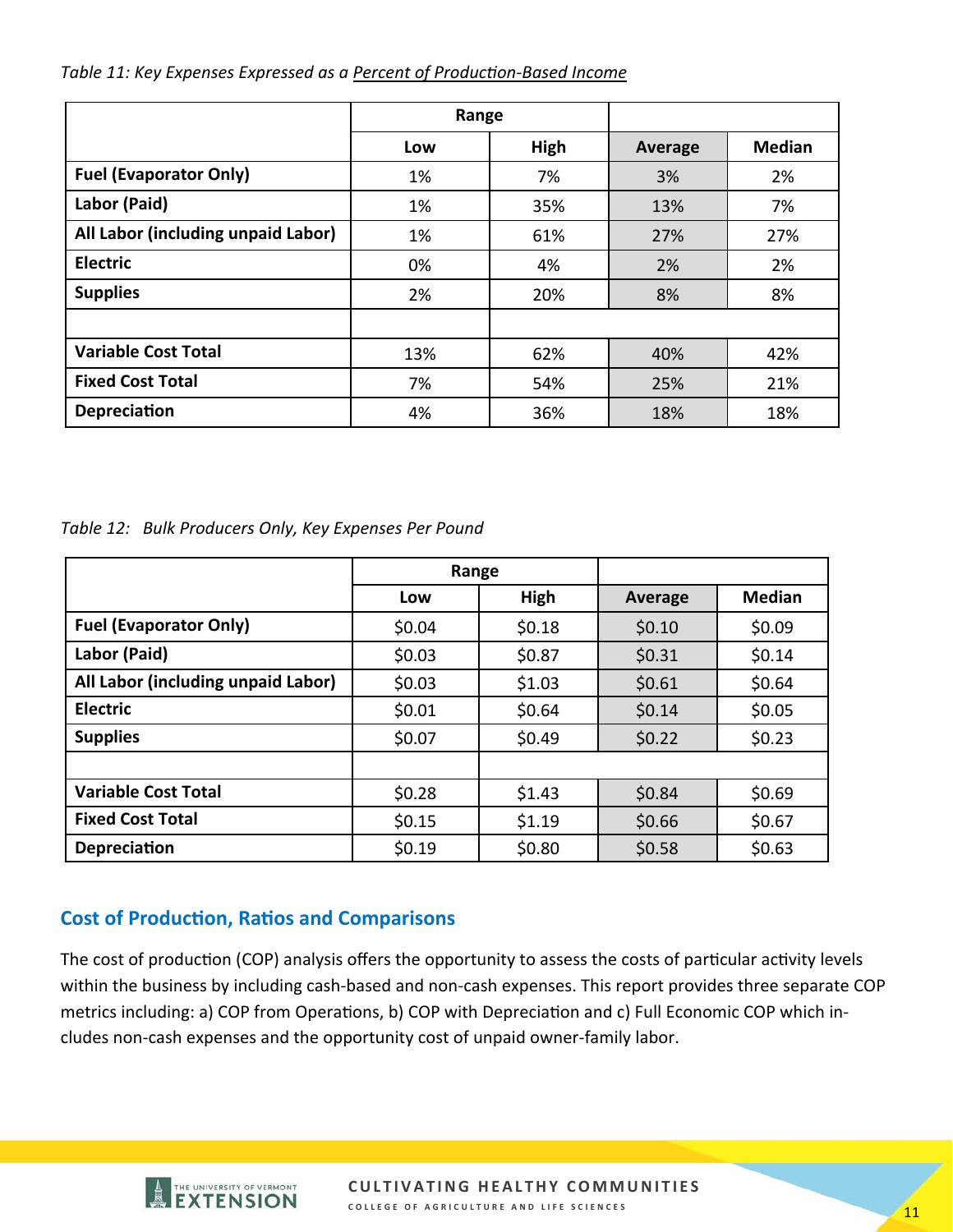The COP from Operations in Table 13 shows an average of \$2.16 per pound for the entire study group. The median measure is also provided as an alternative "central point of tendency" to reconcile the large range from low-to-high within each metric reported. This calculation offers a close comparison (not exact) to actual cash costs (not including debt principal) and the revenue needed to break‐even on cash flow.

|                                    | Range  |         |                |               |
|------------------------------------|--------|---------|----------------|---------------|
|                                    | Low    | High    | <b>Average</b> | <b>Median</b> |
| <b>COP (Operations) Per Tap</b>    | \$2.52 | \$38.47 | \$12.65        | \$11.01       |
| <b>COP (Operations) Per Gallon</b> | \$4.87 | \$82.46 | \$24.11        | \$19.14       |
| <b>COP (Operations) Per Pound</b>  | \$0.44 | \$7.40  | \$2.16         | \$1.72        |
| <b>COP (Operations) Per Acre</b>   | \$144  | \$1,723 | \$682          | \$665         |

Table 13: Cost of Production from Operations (see "Terms and Definitions")

In Table 14 and Table 15 one sees the addition of non-cash expenses that are significant over the lifetime of the business and are expenses that are required to calculate the profitability of the business. Depreciation and unpaid labor combine to contribute over 30% of total economic costs. Despite being potentially overlooked as a non-cash expense, these major cost factors are a reminder that labor efficiency and well planned investments have a large influence on cost control.

*Table 14: Cost of ProducƟon with DepreciaƟon* 

|                                         |         | Range   |         |               |
|-----------------------------------------|---------|---------|---------|---------------|
|                                         | Low     | High    | Average | <b>Median</b> |
| <b>COP with Depreciation Per Tap</b>    | \$6.94  | \$41.50 | \$15.68 | \$14.03       |
| <b>COP with Depreciation Per Gallon</b> | \$13.38 | \$88.96 | \$29.65 | \$23.64       |
| <b>COP with Depreciation Per Pound</b>  | \$1.20  | \$7.99  | \$2.66  | \$2.12        |
| <b>COP with Depreciation Per Acre</b>   | \$396   | \$1,859 | \$848   | \$769         |

# **Table 15: Full Economic Cost of Production**

|                                                             | Range   |         |         |               |
|-------------------------------------------------------------|---------|---------|---------|---------------|
|                                                             | Low     | High    | Average | <b>Median</b> |
| <b>Full Economic Cost of Production</b><br>(COP) Per Tap    | \$9.29  | \$43.88 | \$18.19 | \$17.18       |
| <b>Full Economic Cost of Production</b><br>(COP) Per Gallon | \$18.06 | \$94.05 | \$35.79 | \$29.26       |
| <b>Full Economic Cost of Production</b><br>(COP) Per Pound  | \$1.62  | \$8.44  | \$3.21  | \$2.63        |
| <b>Full Economic Cost of Production</b><br>(COP) Acre       | \$524   | \$1,965 | \$996   | \$995         |

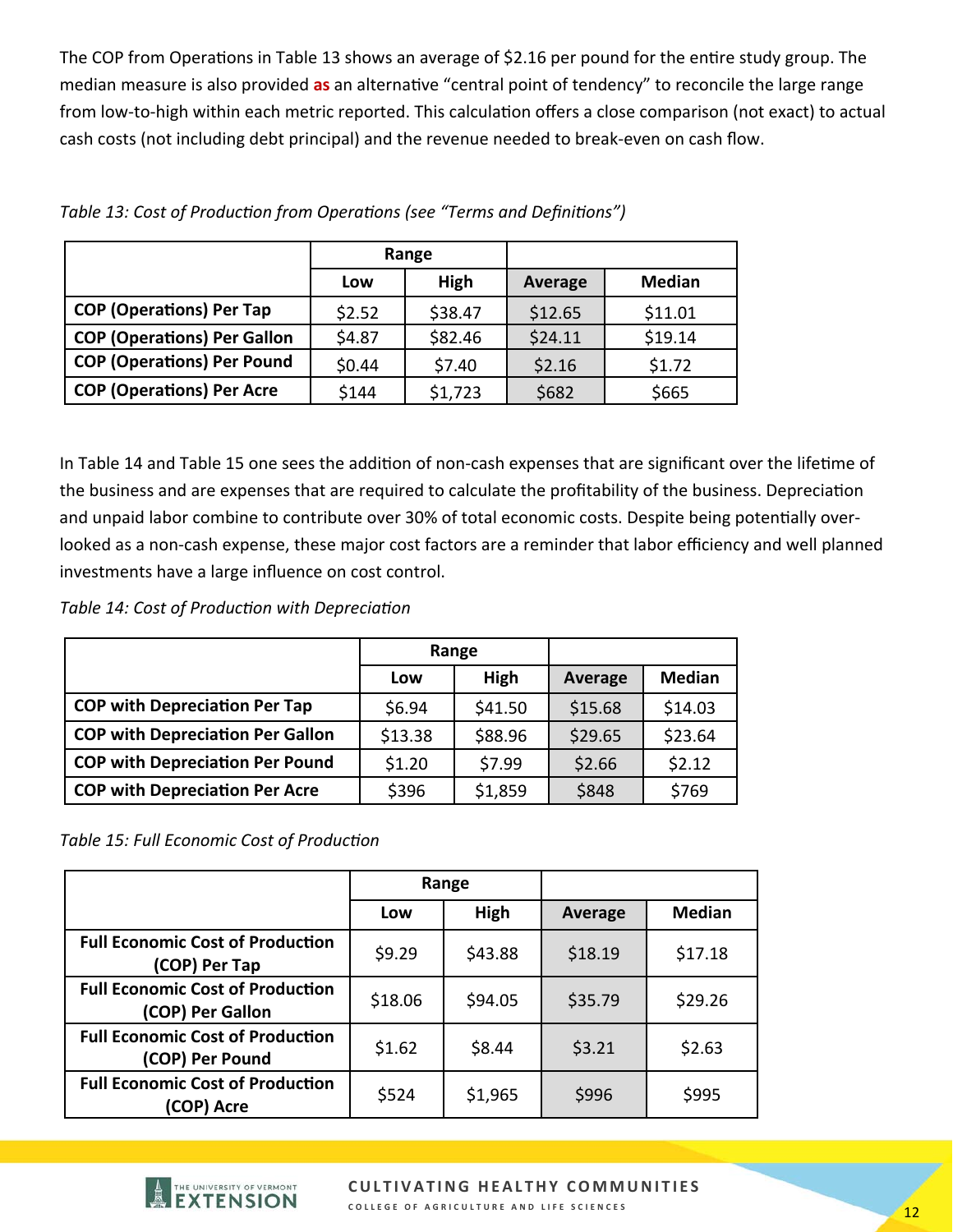|                                                      | Range  |      |         |               |
|------------------------------------------------------|--------|------|---------|---------------|
|                                                      | Low    | High | Average | <b>Median</b> |
| <b>Production Based Income ÷ Investment</b>          | 19%    | 77%  | 41%     | 41%           |
| Net Returns to Real Estate ÷ Investment <sup>9</sup> | $-12%$ | 10%  | 0%      | 0%            |
| Unpaid Labor ÷ Production Based Income               | 0%     | 59%  | 16%     | 17%           |
| Depreciation ÷ Production Based Income               | 4%     | 36%  | 18%     | 18%           |

It is important for readers to be aware that the study group has shifted from 2015-2019. Certain individuals have entered the project while others are no longer participating. The most significant change occurs with the 2019 analysis year. In 2019, the project shifted to multiple states in the Northeast and larger tap scale maple enterprises. Table 17 below indicates a notable increase in the median tap count for 2019 and 2020 com‐ pared to the previous years. Readers should also consider that fluctuations in annual yield and market price have significant impact on annual gross sales levels that will influence any metrics based on production based income.

*Table 17: Comparisons of RaƟos for 2015 ‐ 2020* 

|                                                          |       | Averages (no group analysis 2018) |       |        |        |
|----------------------------------------------------------|-------|-----------------------------------|-------|--------|--------|
|                                                          | 2015  | 2016                              | 2017  | 2019   | 2020   |
| <b>Production Based Income ÷</b><br>Investment           | 37%   | 47%                               | 30%   | 40%    | 41%    |
| <b>Net Returns to Real Estate ÷</b><br><b>Investment</b> | 0%    | 9%                                | 3%    | 6%     | 0%     |
| <b>Unpaid Labor ÷ Production</b><br><b>Based Income</b>  | 29%   | 24%                               | 33%   | 20%    | 16%    |
| Depreciation ÷ Production<br><b>Based Income</b>         | 24%   | 18%                               | 25%   | 16%    | 18%    |
|                                                          |       |                                   |       |        |        |
| <b>Tap Count</b><br>(Median reported in this row)        | 6,600 | 6,000                             | 7,300 | 12,140 | 18,100 |
| <b>Tap Count</b><br>(Average reported in this row)       | 7,909 | 7,391                             | 7,838 | 18,760 | 20,979 |
| <b>Gallons Per Tap</b>                                   | 0.40  | 0.51                              | 0.42  | 0.45   | 0.48   |

Net returns were lower in 2020 compared to 2019. As seen in Table 18, both the large and smaller scale groups included participants that show large negative net returns. These calculations do not include the offfarm income received through **the** USDA CFAP1 and CFAP 2 government payments **received**. In many cases the CFAP payments ensured positive cash flow, contributing on up to \$15,000 - \$20,000 for every 10,000 taps.

<sup>&</sup>lt;sup>9</sup> Net Returns to Real Estate includes all operating costs, depreciation and full economic cost of unpaid labor and management.

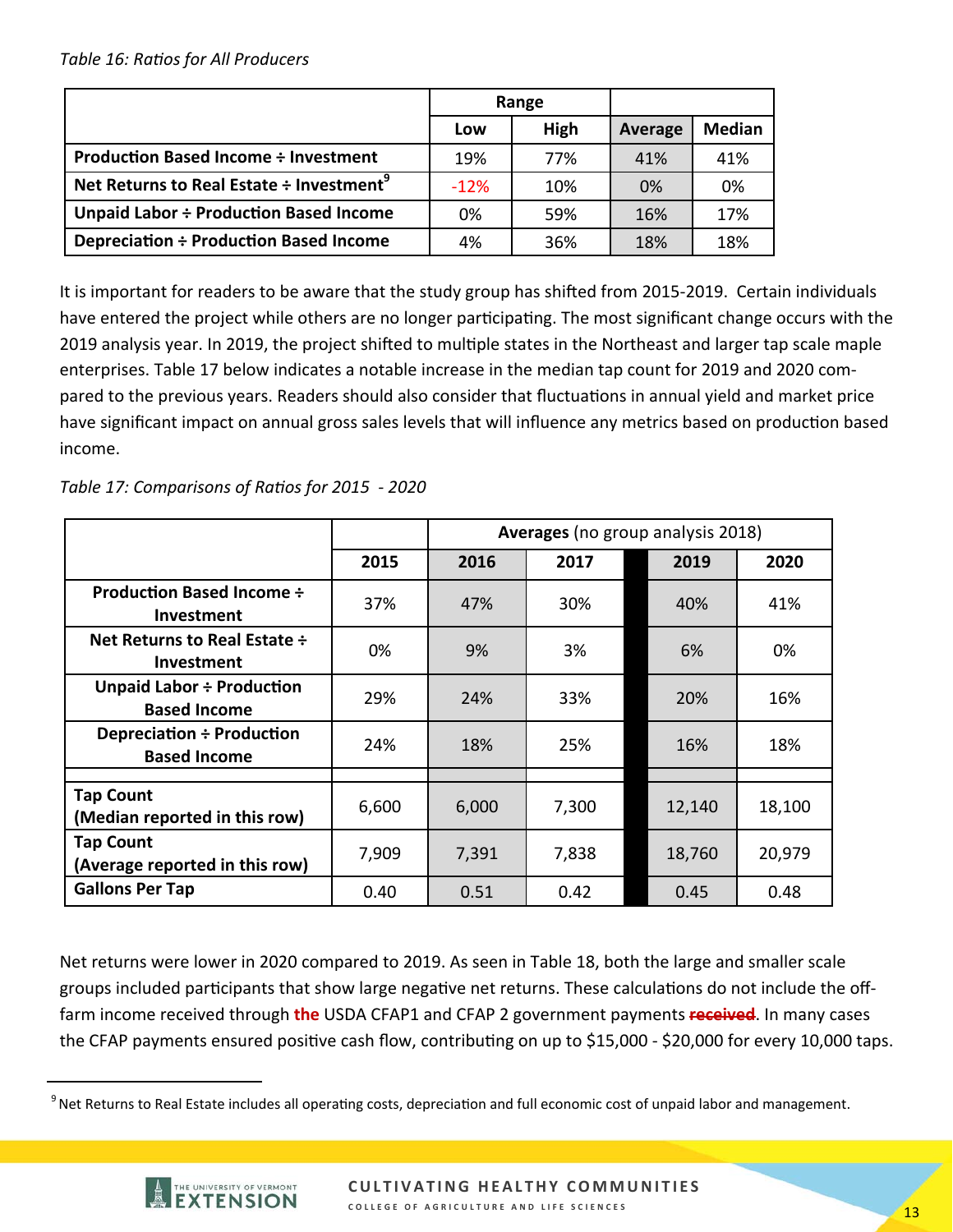*Table 18: Net Returns to Asset Investment for Tap Size Groups* 

|                        |          | Range |         |               |
|------------------------|----------|-------|---------|---------------|
| Taps                   | Low      | High  | Average | <b>Median</b> |
| Less than 15,000 Taps  | $-12.0%$ | 9.1%  | 2.2%    | 4.8%          |
| 15,000 Taps and Larger | $-10.2%$ | 9.7%  | $-1.6%$ | $-3.7%$       |

Results in Table 19 indicate that larger scale operations do not necessarily have a lower cost of production as often assumed through the economies-of-scale effect. This result from a small group benchmark is likely impacted by the different market channels and different business models observed within the 2020 participants. The 15,000+ tap group includes businesses that pursue a mixed market channel plan , selling via retail, whole‐ sale and bulk outlets. The increased costs of running a retail business show up in these figures. The one to two businesses in this small group with very high costs can pull the group average up significantly. This effect is seen in the 15,000 tap size class in Table 19 with the presence of two large retail enterprises. A more de‐ tailed look at cost of production related to market channels is provided in Table 23.

**Table 19: Full Economic Cost of Production Per Pound for Tap Size Groups** 

|                  | Range  |        |                |               |
|------------------|--------|--------|----------------|---------------|
| <b>Taps</b>      | Low    | High   | <b>Average</b> | <b>Median</b> |
| $5,000 - 8,499$  | \$2.63 | \$6.74 | \$4.68         | \$4.68        |
| $8,500 - 14,999$ | \$1.62 | \$1.91 | \$1.81         | \$1.89        |
| $15,000 +$       | \$1.82 | \$8.44 | \$3.37         | \$2.89        |

# **Top Performers**

The following tables show the financial performance for producers that achieved above average profits for this study group. Profitability was measured using "Net Returns ÷ Investment." The average profit level for the entire group in 2020 was 0% and the Top Profit Group included participants that demonstrated greater than 0% to 9.7% "Net Returns ÷ Investment."

Table 20: Average Full Economic Cost of Production Top Profit vs. Full Group (Per Pound)

|                  | <b>Top Profit Group</b> | <b>Full Group</b> |
|------------------|-------------------------|-------------------|
| Taps             | Per Pound               | Per Pound         |
| $5,000 - 8,499$  | \$2.63                  | \$4.68            |
| $8,500 - 14,999$ | \$1.81                  | \$1.81            |
| $15,000 +$       | \$4.11                  | \$3.37            |

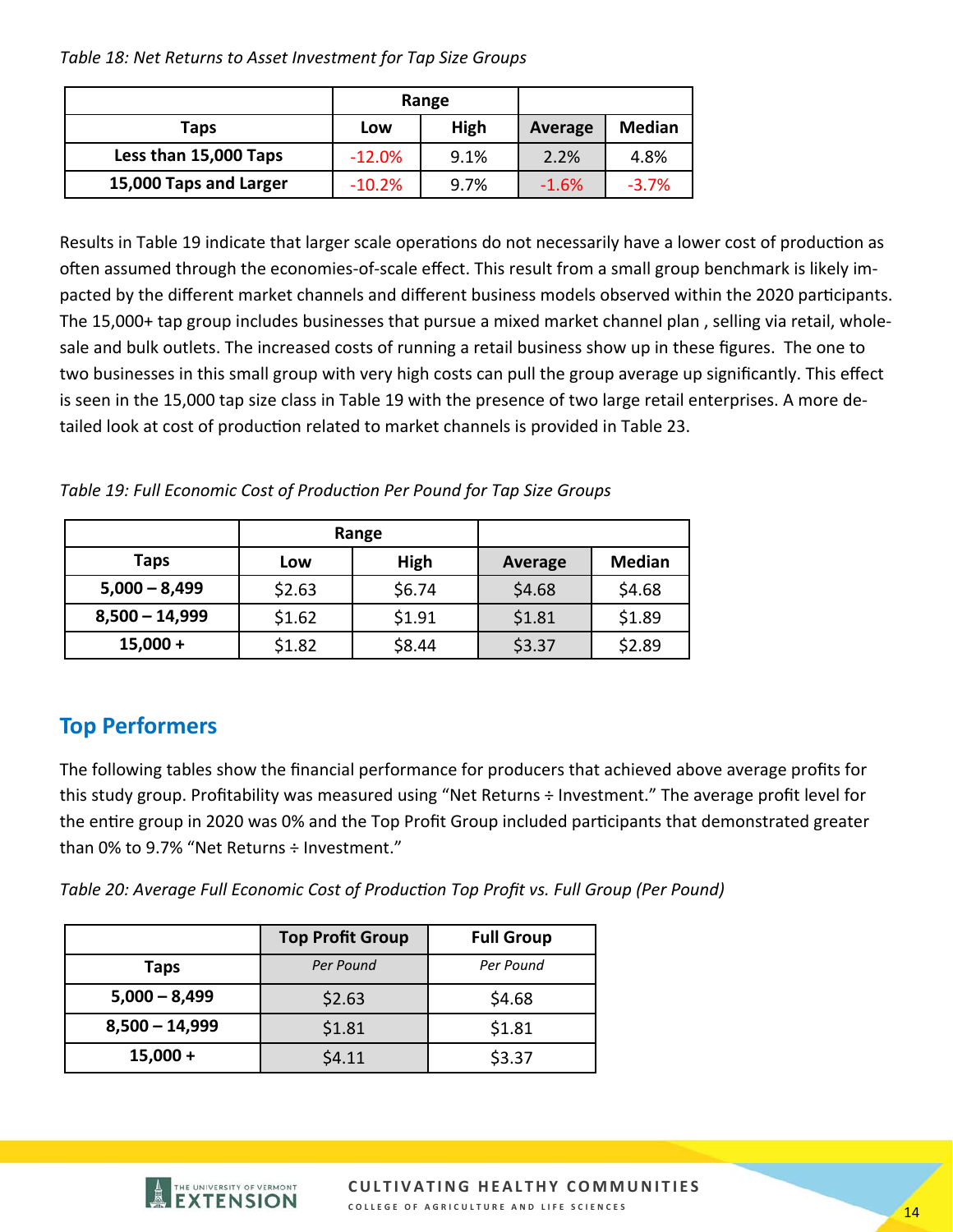*Table 21: Average Full Economic Cost of ProducƟon Top Profit vs. Full Group (Per Gallon)* 

|                    | <b>Top Profit Group</b> | <b>Full Group</b> |  |
|--------------------|-------------------------|-------------------|--|
| Per Gallon<br>Taps |                         | Per Gallon        |  |
| $5,000 - 8,499$    | \$29.26                 | \$52.14           |  |
| $8,500 - 14,999$   | \$20.14                 |                   |  |
| $15,000 +$         | \$45.72                 | \$37.51           |  |

*Table 22: Average Full Economic Cost of ProducƟon Top Profit vs. Full Group (Per Tap)* 

|                  | <b>Top Profit Group</b> | <b>Full Group</b> |
|------------------|-------------------------|-------------------|
| Taps             | Per Tap                 | Per Tap           |
| $5,000 - 8,499$  | \$15.05                 | \$17.53           |
| $8,500 - 14,999$ | \$14.13                 | \$14.13           |
| $15,000 +$       | \$23.45                 | \$19.87           |

Cost of production is measured in different ways. The per gallon or per pound unit of measure will relate costs to the yield produced (Table 20,21) and provide easy reference back to market prices. The per‐tap unit of measure (Table 22) relates costs to maple resource management, regardless of yield. A "per tap" measure offers an alternative calculation for year-to-year cost management that is not prone to distortion from changes in annual yields.

In 2020, the Top Profit Group does not demonstrate lower costs than the Full Group consistently for all measures and all size classes. As seen in previous maple benchmark study years, cost management alone is not necessarily linked directly to profitability. The capacity to maximize revenue or prices has a strong influ‐ ence on business profitability.

# **Market Channel**

Previous sections of this report demonstrate there is not always a clear and direct relationship between full cost of production with business scale or full cost of production with business profitability. Looking at market channels in this small group (13 businesses), however, we see two trends worth discussion. Producers identified as "Retail/Wholesale" recorded higher costs per pound and costs per gallon compared to "Bulk Only" producers with lower costs. This higher cost trend for "Retail/Wholesale" has been observed consistently in recent years.

Both market channel groups included businesses that were not profitable when measured by Net Returns (see Table 18), but more "Bulk Only" businesses showed negative returns in 2020 compared to other study years. In 2020, the average "Retail/Wholesale" net return to investment was positive while the average net return for "Bulk Only" producers was negative. This result might foreshadow a future problem for the U.S. maple industry at large. Large scale enterprises, with above average yields are not necessarily profitable when market prices edge towards \$2.00 ‐ \$2.20 per pound.